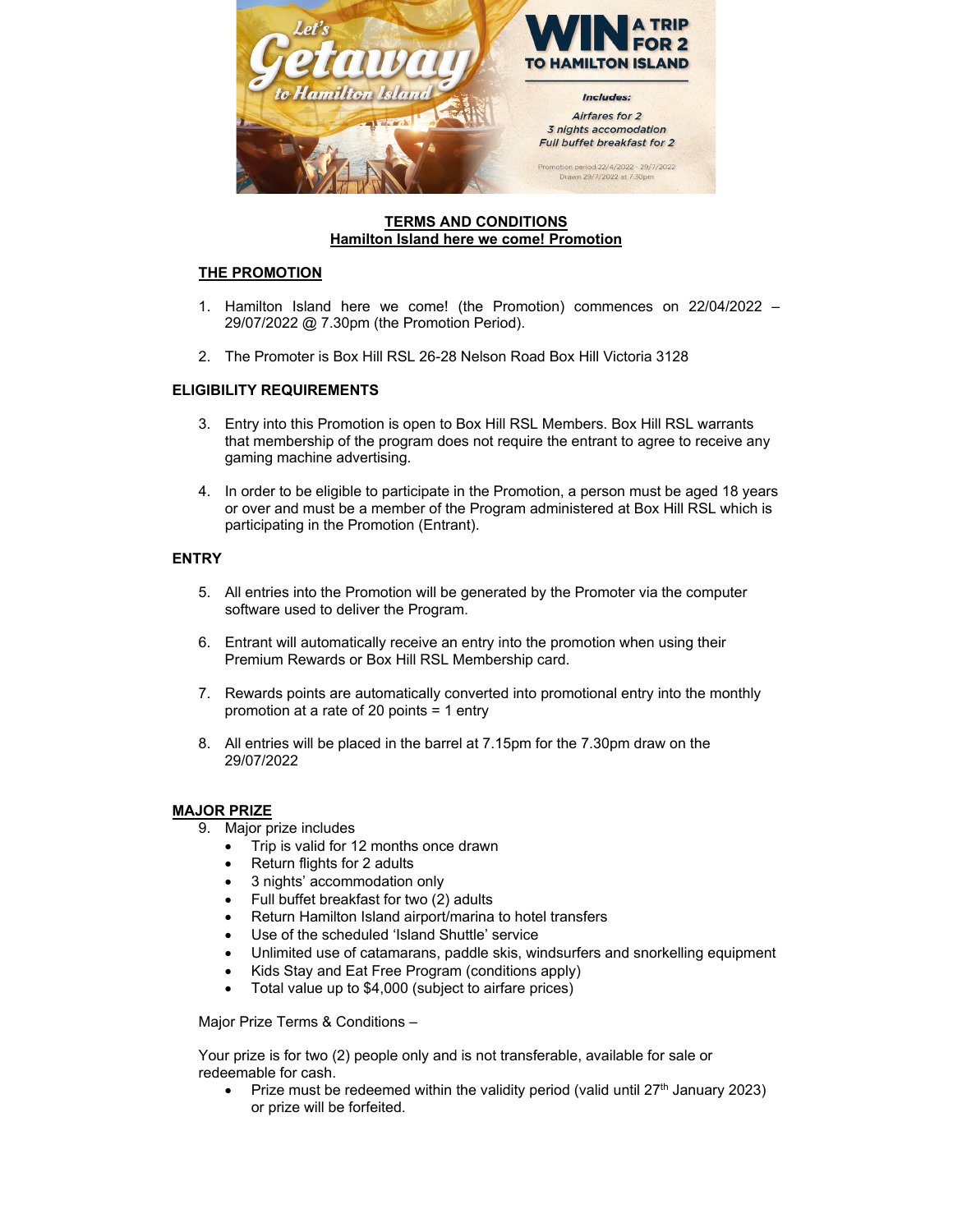

- If the prize is transferred it will be forfeited.
- Prize is subject to availability and is not available over restricted travel dates.
- Please note all bookings must be made no later than 14 days prior to travel.
- Any additional incidental charges such as meals (other than those specified), mini-bar, laundry, room service, telephone calls, etc., charged to your room are at your expense and should be settled prior to departure.
- **Note:** Hamilton Island Enterprises Limited and its associated agencies and companies shall not be liable for any loss or damage suffered (including but not limited to indirect or consequential loss), or for personal injury suffered or sustained, as a result of accepting any prize, except for any liability which cannot be excluded by law. We always recommend purchasing travel insurance.
- 10. The prize draw winner will be notified within 5 days of the relevant draw date.
- 11. The winners may be able to collect their prizes on the night of the draw
- 12. The prize draw winner will be notified either at the venue in person or by way of the telephone number provided on their membership record
- 13. If the winner of a prize cannot be contacted within 30 days after the draw, the winner will be deemed to have forfeited any entitlement to the prize, which will be re-drawn at Box Hill RSL at 3.pm on the 29/08/2022

#### **INVALID DRAWS/ENTRIES**

14. If the Promoter reasonably suspects that a drawn Entrant or Winner is not eligible, has breached these Terms and Conditions, or has acted improperly to increase their chances of winning the Prize, the Promoter reserves the right to refuse to award the Prize to that drawn Entrant or Winner and conduct a re-draw for the Prize that the drawn Entrant or Winner would otherwise have won.

#### **GENERAL**

- 15. Information on the Prize and how to enter form part of these Terms and Conditions.
- 16. The Promoter accepts no responsibility for lost, late, illegible or misdirected entries.
- 17. The Promoter reserves the right to cancel or change the Prize (or any part of it) if there are any changes to the law, which would or might render any aspect of the Promotion or the Prize unlawful. The Promoter reserves the right to substitute the Prize (or any part of it) for an item or items of similar value.
- 18. To the extent that a situation or issue arises for which these Terms and Conditions make no provision or in relation to which the relevant Terms and Conditions are unclear, the Promoter reserves the right to make a decision regarding such situation or issue in its sole and absolute discretion and such decision will be final and binding.
- 19. The Promoter's decision is final and no correspondence will be entered into. Prizes are not transferable or exchangeable. All entries become the property of the Promoter.
- 20. Directors, management and employees of Box Hill RSL, their immediate families and any agencies associated with the Promotion are not eligible to participate in the Promotion.
- 21. Participants in the Promotion and/or the Prize agree that their participation in the Promotion and/or the Prize is at their own risk and, to the extent permitted by law, the Promoter will not be liable for any damage or loss (including without limitation personal injury, loss and profits and loss of income) suffered by any person in connection with any participation in the Promotion or the Prize.